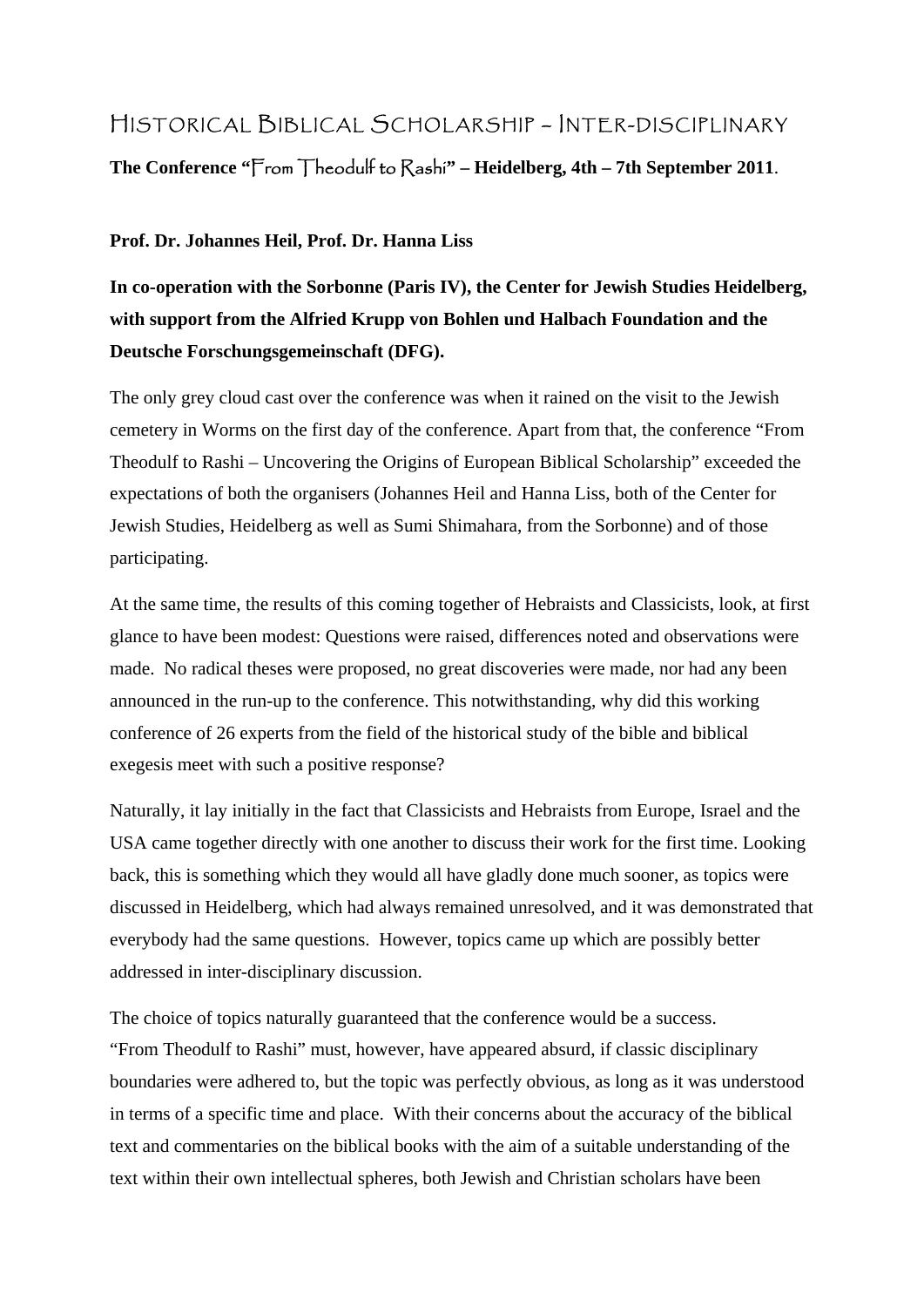involved in what was specifically characteristic to Western Europe. The biblical text and interpretation of it were the starting point in European scholarship. The importance of biblical revision and the establishing of schools of biblical study during the reign of Charlemagne (d.814) and his successors - long termed the Carolingian Renaissance - has for some time been unanimously recognised.

That this was soon joined by the Jewish side, in the heartland of this educational movement, the area between the Loire, Burgundy and Champagne with centres in Orleans, Auxerre and Troyes, and reached its first concrete high point with R. Shelomo ben Jitschaqi (Rashi) of Troyes, has until now been overlooked. Jewish 'contributions' to the school of St Victor (12th century) or to the work of Nicholas of Lyra (d. 1349 in Paris) have simply been noted.

In contrast to this, the conference started by discussing the case of the assistant of Theodulf of Orlèans (d. 821) who had a good knowledge of Hebrew and was possibly Jewish and who recorded reading variations between the Latin and Hebrew texts with the aim of revising the biblical text. Likewise, the conference participants discussed the case of the anonymous commentary in Latin on Kings and Chronicles, (Quaestiones in libris regum et paralipomenon), that Hrabanus Maurus (d.856) made use of, and of which a 9th century manuscript from Rheims clearly states that its author was Jewish and that, "in many ways deviates from the Catholic doctrine". Who were these 9th century Jews who knew Latin and who left occasional traces in the bible commentaries of the school of Auxerre behind them? What can be concluded from their contribution about the developing Latin-speaking culture of Western Europe and about Jewish scholasticism in a still developing Ashkenaz before the time of Rashi?

Was there, however, common ground between rabbinic Jews, Karaites and Latin-speakers in terms of their grasp of the biblical text and its commentated understanding, beyond the common interest in the provision of an indisputable biblical text? When compared to the historical and often excessively typologically orientated writings of Latin exegetes, Rashi's philological commentaries and those of his successors, which were focussed on the tightening of certain rabbinical traditions, might suggest a negative answer, the negative stereotyping of Jews in Christian commentaries being disregarded for once.

Furthermore, modern scholars on Latin exegetical literature came to recognise, almost painfully so, that the hebraica veritas, had only existed in their heads as a fiction. Hebrew philology at the latest from the 11th century onwards, and the period of philologicallexicographical textual stabilisation which started at this point have caused their idea on Latin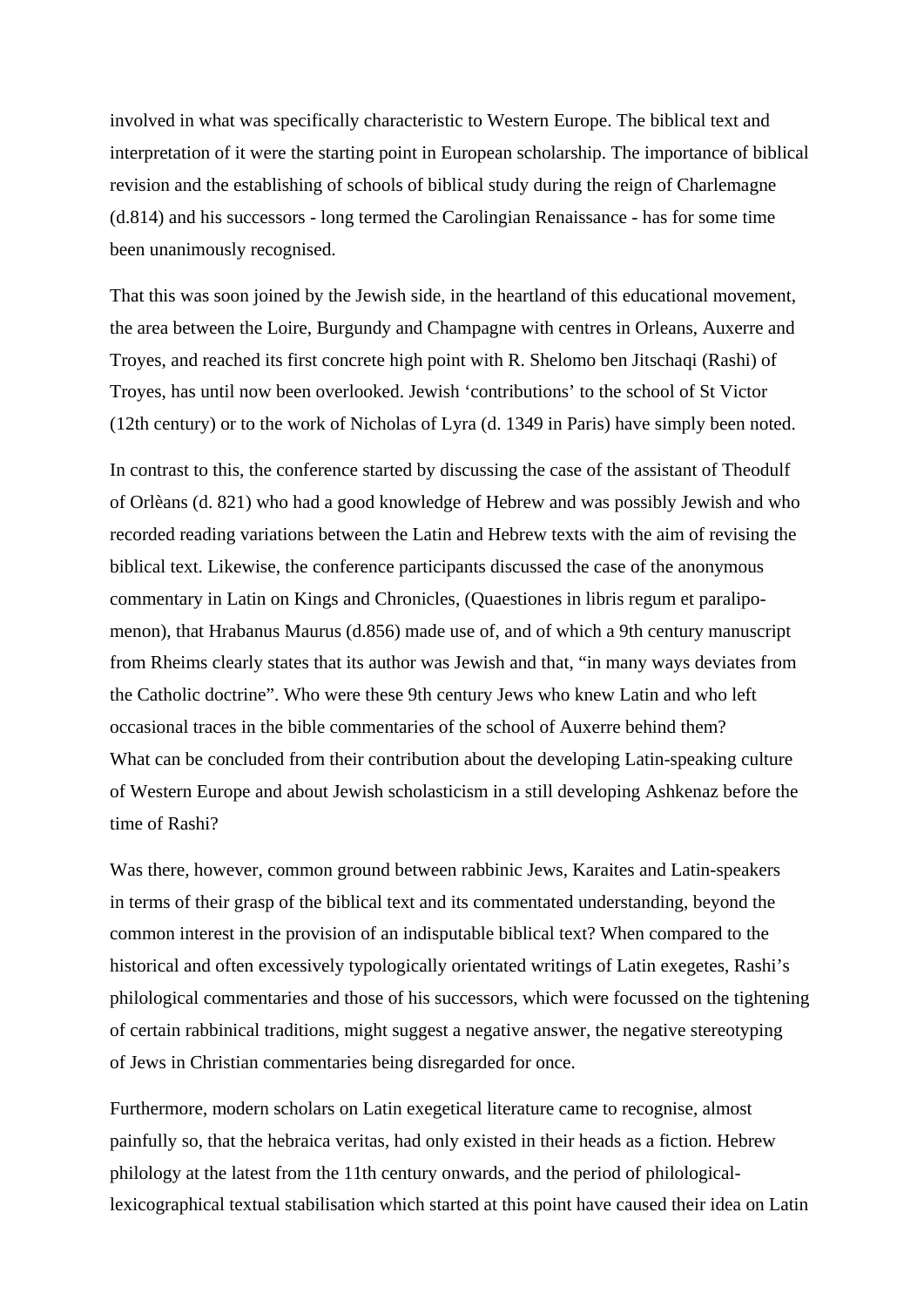reception of the Hebrew biblical text a serious setback. The recognition, that the Jewish side also struggled to establish a standard text of the Bible, and that textual fluctuation caused problems also to the Jewish side, has until now, still not made it onto the agenda of Modern Latin scholarship. On the other hand, the fact that French was the common language for all contact between Christian scholars and Jews, which bound both groups either side of the religious divide together culturally, has been acknowledged to an insufficient extent.

However, there was common ground above at the conference, where both medieval scholarly circles were considered in regard to their grasp of dealing with traditional heritage. A formal comparison of Rashi with the compilers of the 10th/11th centuries appears to be forced as it were. Rashi's so-called locus classicus of his commentary technique (on Gen 3,8) has until now above all been read against the background of interpretation according to the simple meaning of a word (peshat). With Rashi, however, it is not a case of a new method of biblical interpretation, rather of the literary re-formation of the classical rabbinic sources. He saw his task as being to reorganize the programme of teaching, in that a selection of Midrash literature is presented in a way which enables the student to determine the relatedness of the Bible and the Midrashic material. It also has to do with the question of interpretation on the basis of rabbinic auctoritas and its relation to its own ratio. What was new was therefore a new way of dealing with the old. The order of priority is still clear: the auctoritas of rabbinic literature was still completely unchallenged. With this, at least Rashi moved throughout the methodical framework of medieval Christian magistri.

The means and techniques Jews and Christians read the Bible did not, therefore, correspond to one another but rather complemented each other, with the aim of delineating opposing sides and providing internal reassurance. In this, Western European biblical scholarship expressed itself contrapunctually, not with similarities but with dialectical correspondence. During the conference, the current state of prospective research networks which could be expanded in the future was referred to or put forward for discussion.:

Without question: the conference's success was not in the findings it produced but rather in the seriousness of the questions asked. Further meetings will take place but in the meantime, there is also a network of contacts, which continues exchange between participants and other interested parties. At the same time, every classicist now has a personal hebraeus meus / hebraea mea whom they can fall back on, while the Hebraeists, for their part, found their appropriate magister meus / magistra mea.